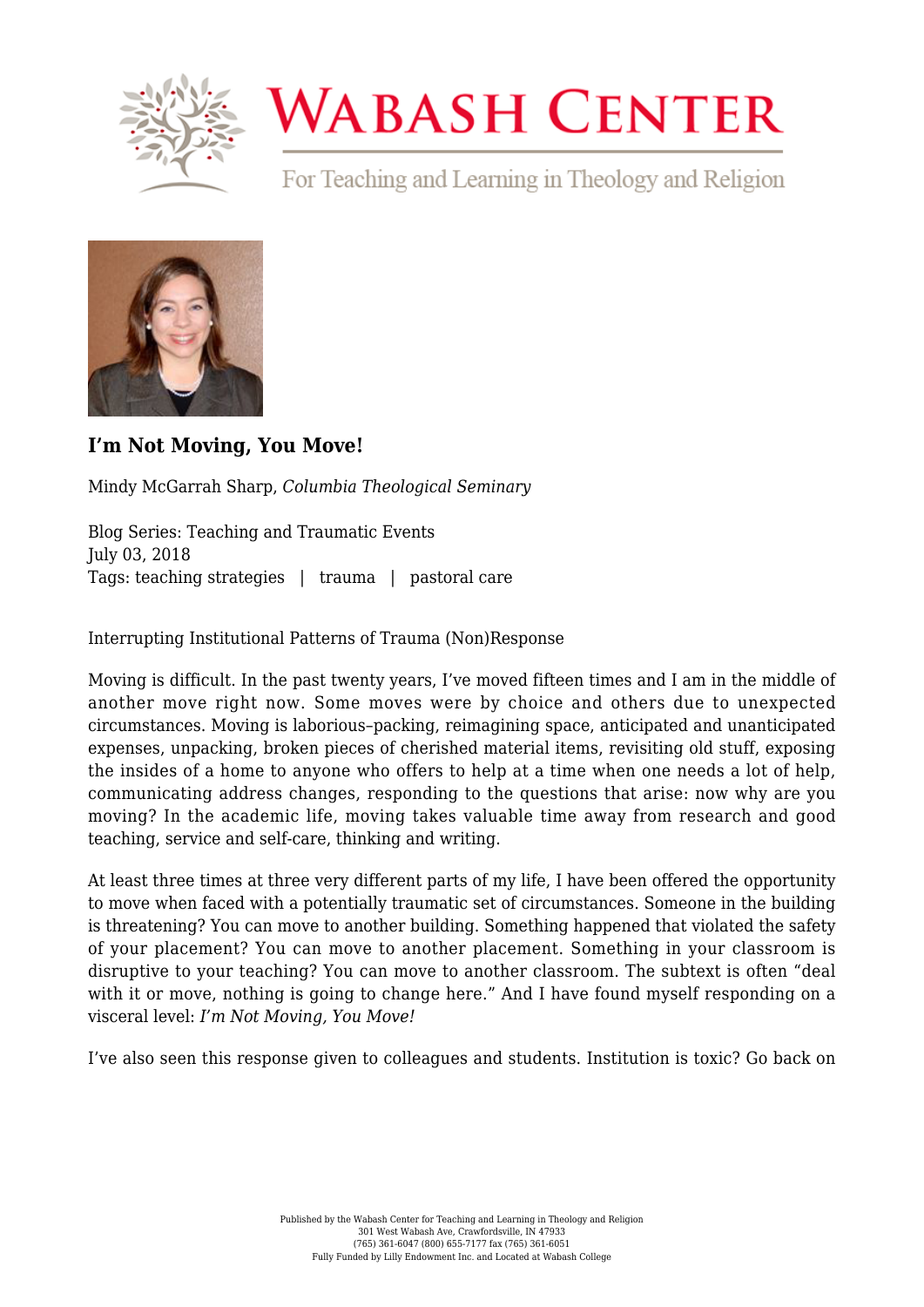the job market or switch schools. Toxic roommate? Move to a different dorm. Toxic work environment? Move to a different floor. Internship is not holding up its part of the bargain and supervisor not supervising? Switch internship placements. Instructor made an inappropriate comment that made a student uncomfortable? Move the student to another section. The subtext remains "deal with it or move, nothing is going to change here." And still, I hear that visceral voice: *I'm Not Moving, You Move!*

Moving in order to leave a toxic situation can be life-saving and should not be minimized. In my pastoral care classes, for example, I teach students to partner with local domestic violence shelters to know whom to call to help future parishioners, clients, and colleagues be ready to leave (seminary doesn't train pastors for this, so they need to partner). The underreported statistics are clear: every institution has some history or current instances of violence and, as a leader, you are identified as a safe or unsafe person to consult for help.

Sometimes students can't believe that it can take an average of seven attempts to leave a dangerous relationship of intimate partner violence. Sometimes students say, why can't *they* just move? Survivors in the community know the answer: moving is difficult and intertwined with all kinds of complexities. Moving itself can be life or death. At worst, immovability advocates don't just tell more vulnerable persons with the least moving expense resources to move, they say, "move or die." In one of the *FaithTrust* training videos, an interviewee who left an intimate partner violence relationship and was the pastor's wife, said that she could have stayed, but then she'd be a dead pastor's wife[.\[1\]](#page-2-0) Moving can be life itself, but who is asked to move?

<span id="page-1-1"></span><span id="page-1-0"></span>From an interpersonal to a systemic view, why do systems foist all the moving on the more structurally vulnerable party, often requiring nothing of the system? Again, we know the answer--moving is difficult. According to Sarah Ahmed's research on complaints in higher education around harassment and diversity-related infractions, it is the nature of institutions to put up brick walls where they don't want to or can't imagine moving.[\[2\]](#page-2-1) All the packing, unpacking, exposing, digging up old things, hidden expenses, phone calls to change over all the bills, address changes, explaining the move–in the best of cases, it's a lot. In more dire situations, it can be so emotionally draining to move. Why can't the system take on more moving responsibilities? Why can't the toxicity makers be made to move so that everyone can live in a less toxic environment?

Someone in the building is threatening? Make the building community safer. Revisit policies, revising and setting up new accountabilities. Something potentially threatening is happening in your placement? Take the placement off the list for now and rethink training, supervision practices, and accountabilities for placement supervisors. Something in your classroom is disruptive? Increase reporting and responding channels so that the classroom supports learning and thriving. Instructor made an inappropriate comment that made a student uncomfortable? Believe the student and move the instructor, providing training and counseling for all parties. Use the policies in place for this situation or create them.